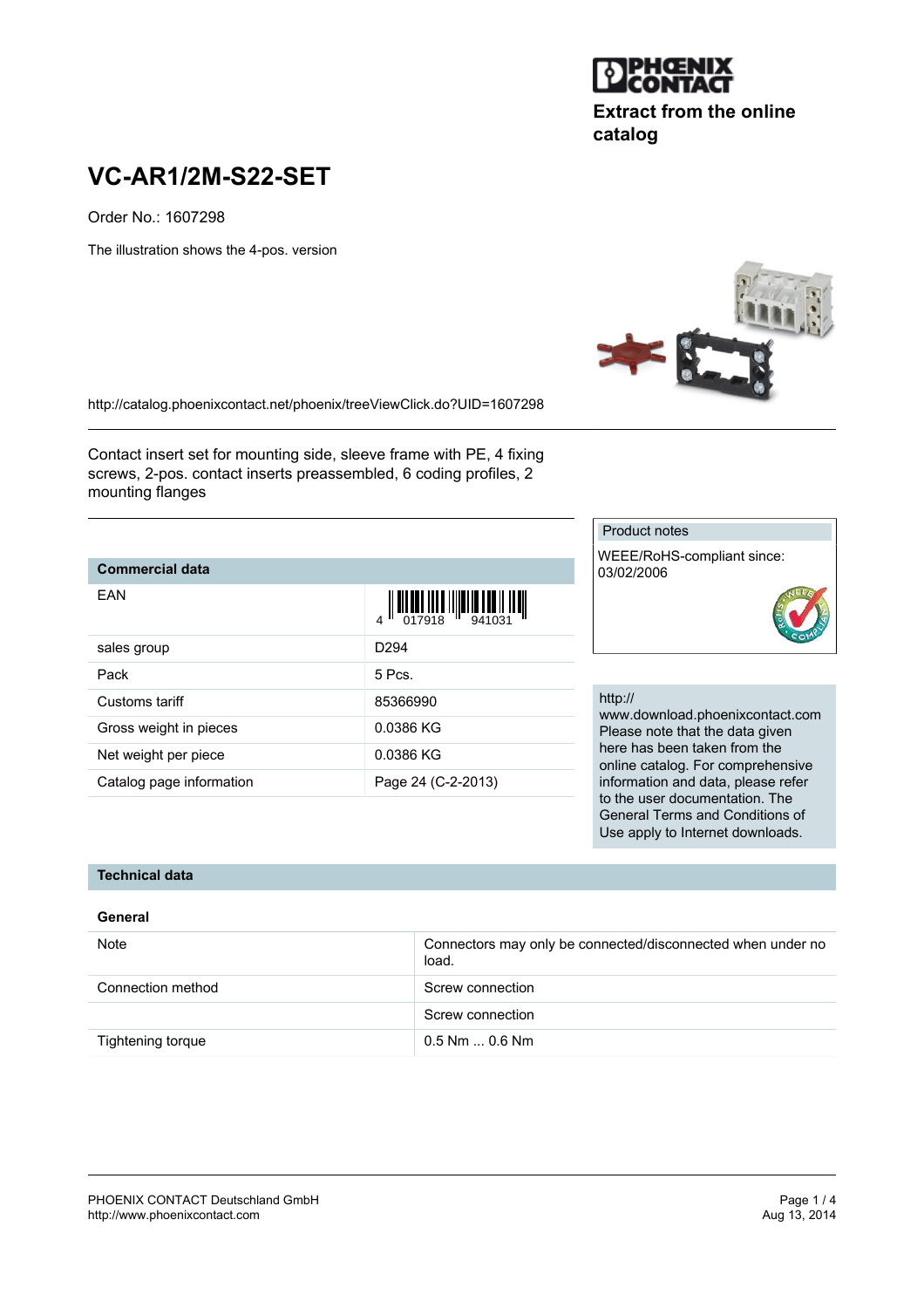| Pollution degree                        | 3                                       |  |
|-----------------------------------------|-----------------------------------------|--|
| Surge voltage category                  | III                                     |  |
| Number of positions                     | $3 + PE$                                |  |
| Insertion/withdrawal cycles             | $\geq 50$                               |  |
| Type                                    | VC <sub>1</sub>                         |  |
| Conductor cross section solid min.      | $0.2$ mm <sup>2</sup>                   |  |
| Conductor cross section solid max.      | $4 \text{ mm}^2$                        |  |
| Conductor cross section stranded min.   | $0.2$ mm <sup>2</sup>                   |  |
| Conductor cross section stranded max.   | $4 \text{ mm}^2$                        |  |
| Conductor cross section                 | $0.2$ mm <sup>2</sup> 4 mm <sup>2</sup> |  |
| Connection cross section AWG            | 24  12                                  |  |
| Stripping length of the individual wire | 7 mm                                    |  |
| <b>Ambient conditions</b>               |                                         |  |
| Ambient temperature (operation)         | -40 °C  100 °C                          |  |
|                                         |                                         |  |
| <b>Material data</b>                    |                                         |  |
| Inflammability class according to UL 94 | V <sub>0</sub>                          |  |
| Contact material                        | CuZn                                    |  |
| Contact surface material                | Tin-plated                              |  |
| Contact carrier material                | PA                                      |  |
|                                         |                                         |  |
| <b>Electrical characteristics</b>       |                                         |  |
| Rated voltage (III/3)                   | 400 V                                   |  |
| Nominal voltage U <sub>N</sub>          | 400 V                                   |  |
| Rated surge voltage                     | 6 kV                                    |  |
|                                         | 6 kV                                    |  |
|                                         |                                         |  |
| Rated current                           | 20 A                                    |  |
|                                         | 20 A                                    |  |
| Nominal current $I_N$                   | 20 A                                    |  |

### **Certificates / Approvals**

 $\mathbb{R}$  $\mathcal{P}$ 

Certification GOST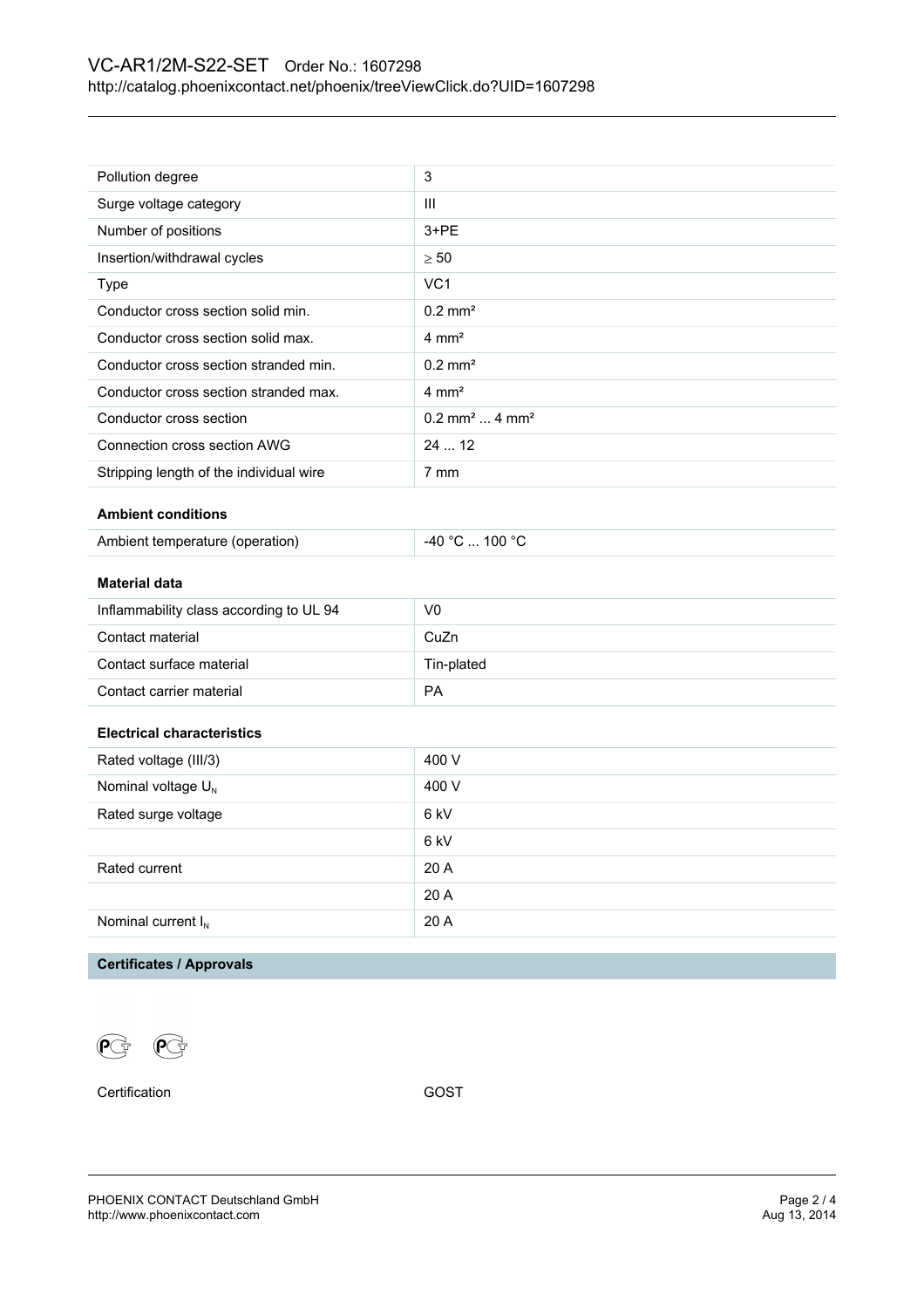Certifications applied for:

Certification Ex:

#### **Drawings**

#### Dimensioned drawing